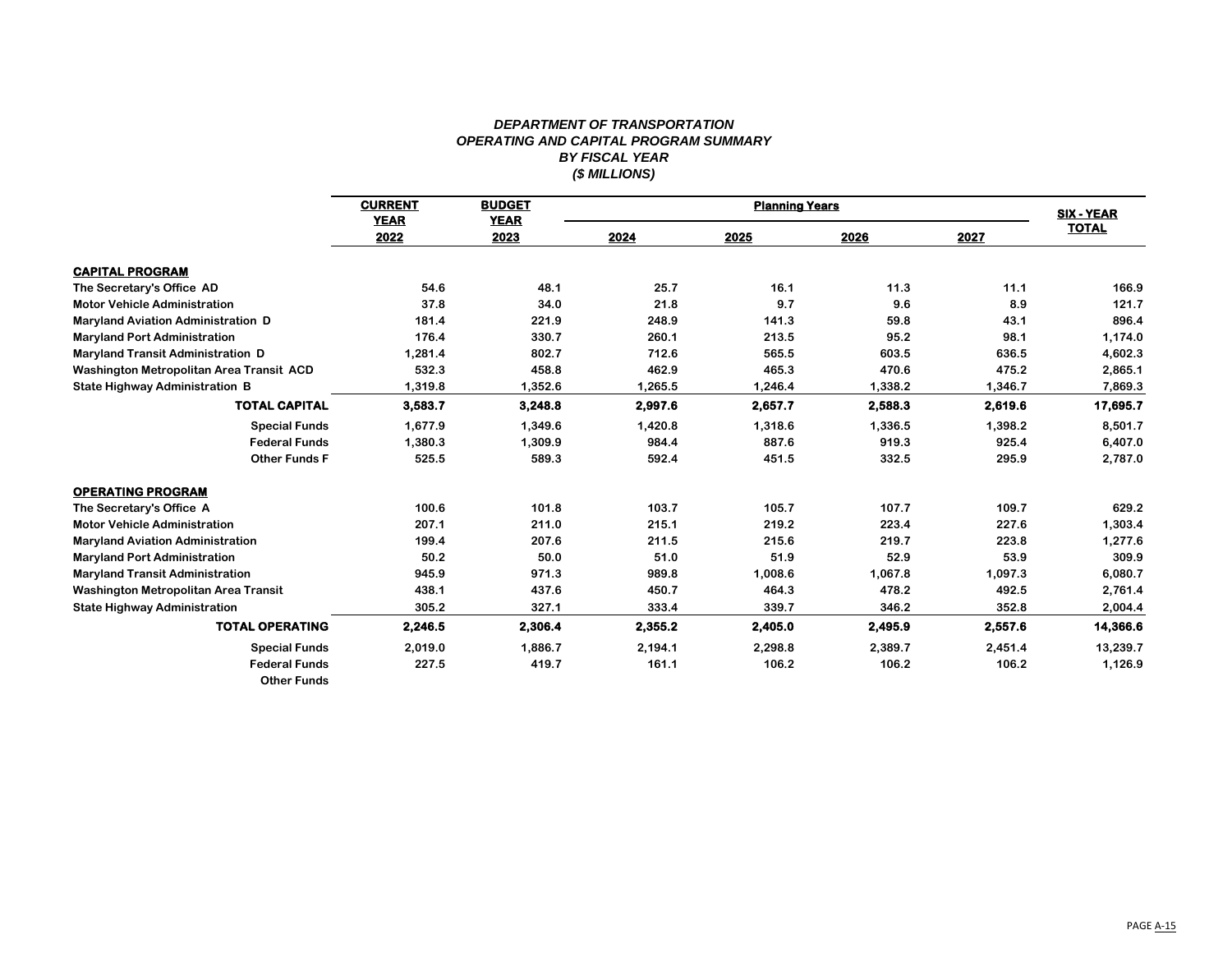|                                  | <b>CURRENT</b><br><b>YEAR</b> | <b>BUDGET</b><br><b>YEAR</b> |                | <b>SIX - YEAR</b>        |                |                          |                |
|----------------------------------|-------------------------------|------------------------------|----------------|--------------------------|----------------|--------------------------|----------------|
|                                  | 2022                          | 2023                         | 2024           | 2025                     | 2026           | 2027                     | <b>TOTAL</b>   |
| <b>DEBT SERVICE REQUIREMENTS</b> |                               |                              |                |                          |                |                          |                |
| <b>Special Funds</b>             | 451.3                         | 480.5                        | 435.9          | 450.7                    | 444.5          | 478.8                    | 2,741.7        |
| <b>Federal Funds</b>             | $\blacksquare$                | $\overline{\phantom{0}}$     | $\blacksquare$ | $\overline{\phantom{a}}$ | $\blacksquare$ | $\overline{\phantom{0}}$ | $\sim$         |
| <b>Other Funds</b>               | $\overline{\phantom{0}}$      | $\blacksquare$               | $\blacksquare$ | $\overline{\phantom{a}}$ | $\blacksquare$ | $\blacksquare$           | $\blacksquare$ |
| DEPARTMENTAL TOTAL               | 6.281.5                       | 6,035.7                      | 5,788.7        | 5,513.4                  | 5,528.7        | 5,656.0                  | 34,804.0       |
| <b>Special Funds</b>             | 4,148.2                       | 3,716.8                      | 4,050.8        | 4,068.1                  | 4,170.7        | 4,328.4                  | 24,483.1       |
| <b>Federal Funds</b>             | 1,607.8                       | 1,729.6                      | 1,145.5        | 993.8                    | 1,025.5        | 1,031.6                  | 7,533.9        |
| <b>Other Funds</b>               | 525.5                         | 589.3                        | 592.4          | 451.5                    | 332.5          | 295.9                    | 2,787.0        |

**A \_ WMATA capital and operating grants in the Secretary's Office budget are shown for informational purposes.**

- **B \_ Includes County and Municipality transfer funds from the federal government.**
- **C \_ Capital Program WMATA Grants line federal funds received by WMATA directly.**
- **D \_ "Other" funds are included in the totals for TSO, MAA, MTA, and WMATA.**

**E \_ Debt Service for County Bonds is not included in FY 24-27.**

Funds not received through the Trust Fund. Includes from Passenger and Facility Charges (PFC), Maryland Transportation Authority (MdTA) funds, Certificates of Participation (COPs), County<br><sup>F</sup>- participation and fadarel fun **participation and federal funds received by WMATA directly.**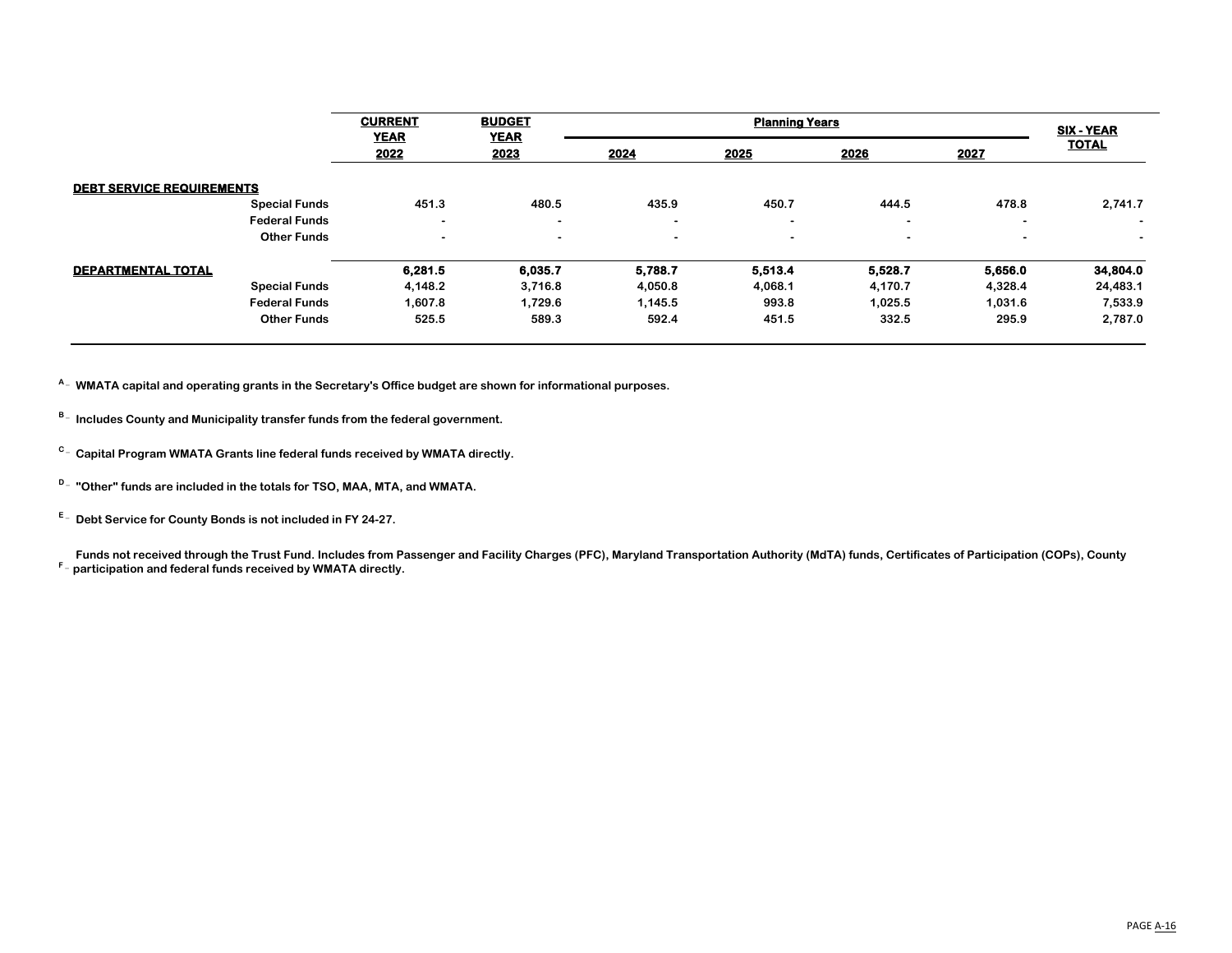## *SUMMARY OF FEDERAL AID OBLIGATIONS (\$ MILLIONS)*

**The following listing estimates the annual levels of funds anticipated from individual federal aid categories necessary to support the FY 2022 - FY 2027 CTP/STIP:**

|                                                  | 2022    | 2023  | 2024  | 2025  | 2026 - 2027 | <b>TOTAL</b> |
|--------------------------------------------------|---------|-------|-------|-------|-------------|--------------|
| <b>Maryland Transit Administration</b>           |         |       |       |       |             |              |
| New Starts, Fixed Gudeway, Modernization and Bus | 280.4   | 258.4 | 169.7 | 173.1 | 356.7       | 1,238.5      |
| <b>Elderly and Persons with Disabilites</b>      | 3.9     | 4.0   | 4.1   | 4.2   | 8.6         | 24.7         |
| <b>Rural Area Formula</b>                        | 7.2     | 7.4   | 7.5   | 7.7   | 15.8        | 45.6         |
| Subtotal (MTA)                                   | 291.6   | 269.8 | 181.3 | 185.0 | 381.1       | 1,308.8      |
| <b>State Highway Administration</b>              |         |       |       |       |             |              |
| <b>Statewide Planning &amp; Research</b>         | 21.2    | 20.6  | 20.0  | 20.2  | 48.0        | 130.0        |
| <b>Surface Transportation Program</b>            | 261.5   | 185.1 | 187.1 | 201.1 | 348.0       | 1,182.8      |
| <b>Transportation Alternative Program</b>        | 11.0    | 11.4  | 11.4  | 11.5  | 22.8        | 68.1         |
| <b>Special Federal Appropriations</b>            | 10.0    | 0.0   | 0.0   | 0.0   | 0.0         | 10.0         |
| <b>Highway Safety Improvement Program</b>        | 59.0    | 39.5  | 39.2  | 24.9  | 72.0        | 234.6        |
| National Highway Peformance Program              | 310.7   | 392.6 | 388.8 | 332.7 | 616.6       | 2,041.4      |
| <b>NHPP Exempt Program</b>                       | 8.6     | 0.0   | 0.0   | 0.0   | 0.0         | 8.6          |
| <b>Congestion Mitigation/Air Quality</b>         | 49.8    | 52.8  | 53.8  | 50.8  | 98.0        | 305.2        |
| Subtotal (SHA)                                   | 731.8   | 702.0 | 700.3 | 641.2 | 1,205.4     | 3,980.7      |
| <b>Grand Total</b>                               | 1,023.4 | 971.8 | 881.6 | 826.2 | 1,586.5     | 5,289.5      |